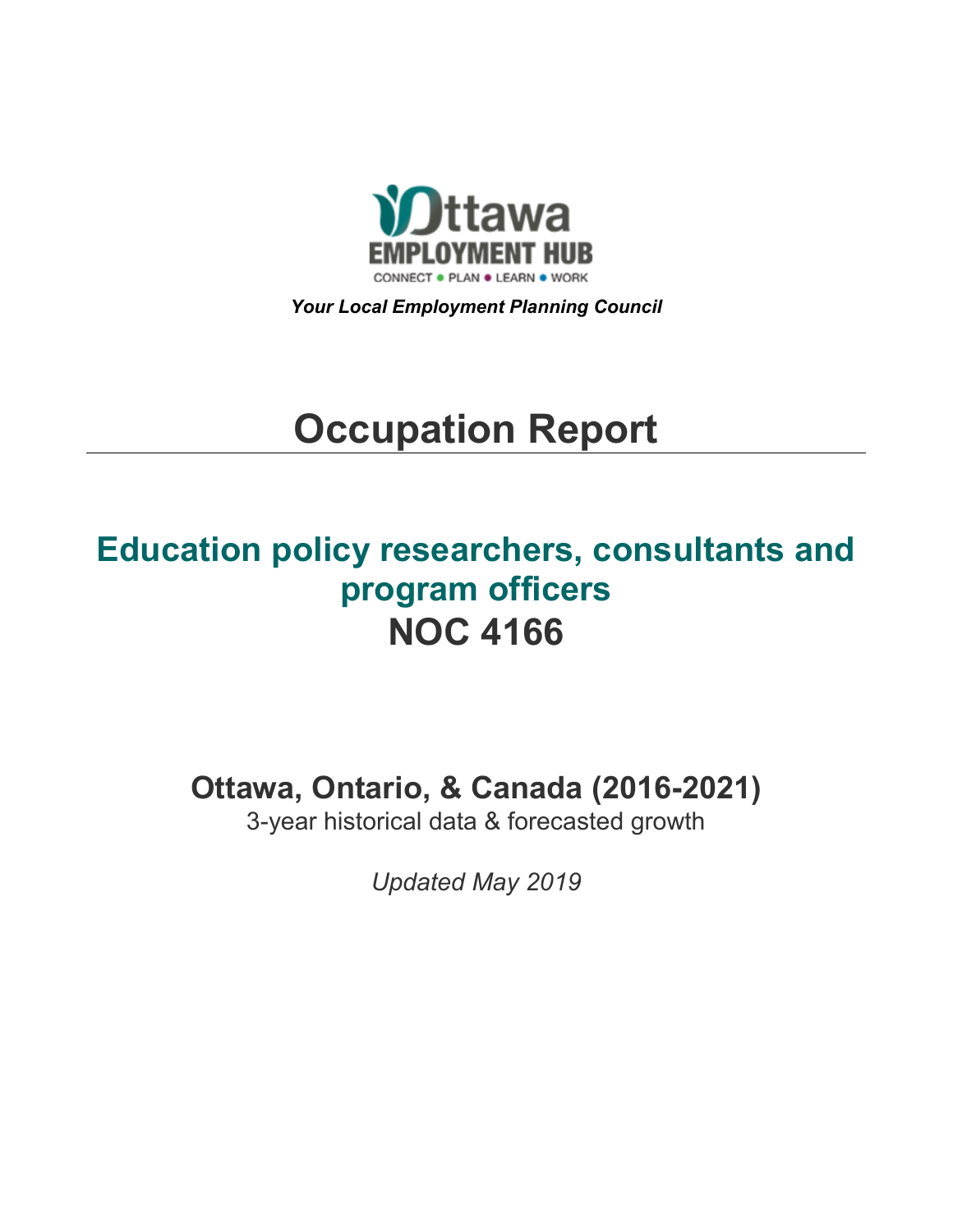

## **Education policy researchers, consultants and program officers Ottawa Outlook**

| <b>NOC 4166</b> |  |  |
|-----------------|--|--|
|                 |  |  |

 $\overrightarrow{H}$  Fair  $\overrightarrow{H}$  Good  $\overrightarrow{H}$   $\overrightarrow{H}$ 

*Based on past and forecasted growth.*

## **A Local Snapshot**

- Employment in this occupation **decreased in Ottawa from 2016 to 2018** (**1.3%**); it is forecast to **decrease an additional 0.5%** over the next three years.
- **4.0%** were **unemployed in Ottawa in 2016; 156 (18.7%)** of those in this occupation were **selfemployed**.
- **Median hourly wage** for this occupation was **\$39.71**.
- **16.1%** of the 2018 jobs were in the **Universities** industry sector.
- Ottawa has a **slightly higher share of this occupation** than the nation.
- **Provincially**, this occupation showed a net increase from 2016 to 2018 (**16.5%**); it is expected to increase an additional **9.0%** over the next three years.

#### **Overview**

| <b>Ottawa Jobs (2018)</b>          | 835 (19% self-employed = $156$ ) |                       |      |
|------------------------------------|----------------------------------|-----------------------|------|
| 2016 Ottawa Unemployment Rate      | $4.0\%$                          | Ontario               | 3.8% |
| Location Quotient to Nation (2018) | 1.10                             |                       |      |
| Change in Jobs (2016 - 2018)       | $-1.3%$                          | $(2018 - 2021)$ -0.5% |      |

*NOTE: Location quotient (LQ) is a way of quantifying how concentrated a particular occupation is in a region compared to the nation or province. A quotient of 1.00 means Ottawa has the same share of the occupation as the nation/province. A quotient higher than 1.00 means Ottawa has a greater share, and lower than 1.00 means Ottawa's share is lower than the average.*

## **OTTAWA | Percentile Earnings** *(not including self-employed)*



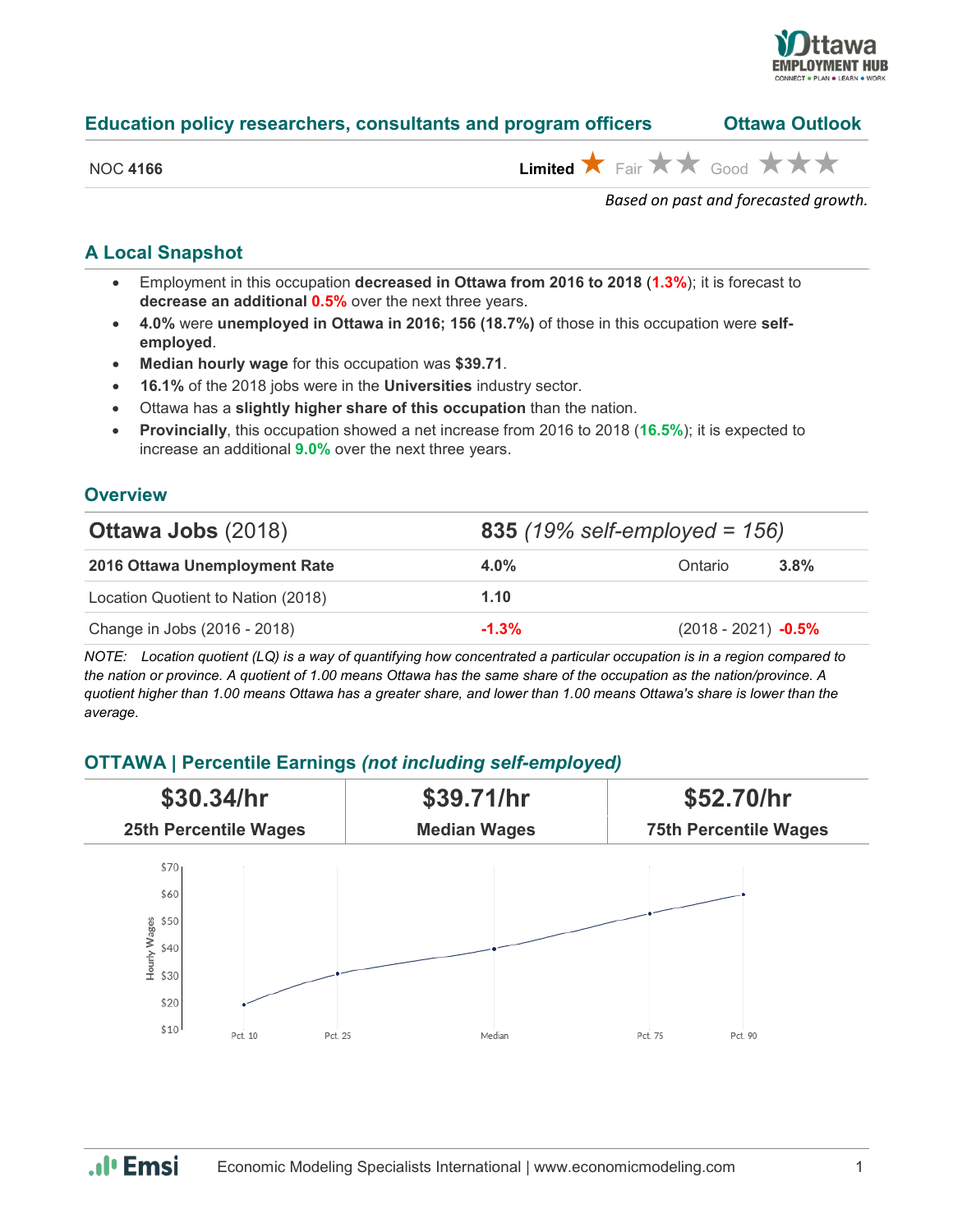

## **Ottawa | Growth**

| 846              | 831              | -15                | $-1.8%$              |
|------------------|------------------|--------------------|----------------------|
| <b>2016 Jobs</b> | <b>2021 Jobs</b> | Change (2016-2021) | % Change (2016-2021) |

## **Regional Trends**



|           | <b>Region</b> |               | <b>2016 Jobs</b> | 2021 Jobs      | Change | % Change |
|-----------|---------------|---------------|------------------|----------------|--------|----------|
| - 1       | Ottawa        |               | 846              | 831            | $-15$  | $-1.8%$  |
| u.        | Ontario       |               | 7,289            | 9,259          | 1,970  | 27.0%    |
|           | Canada        |               | 20,330           | 25,475         | 5,145  | 25.3%    |
|           |               | <b>Ottawa</b> |                  | <b>Ontario</b> |        | Canada   |
| 2016 Jobs |               | 846           |                  | 7,289          |        | 20,330   |
| 2017 Jobs |               | 826           |                  | 7,815          |        | 22,161   |
| 2018 Jobs |               | 835           |                  | 8,494          |        | 23,643   |
| 2019 Jobs |               | 832           |                  | 8,782          |        | 24,328   |
| 2020 Jobs |               | 831           |                  | 9,033          |        | 24,927   |
| 2021 Jobs |               | 831           |                  | 9,259          |        | 25,475   |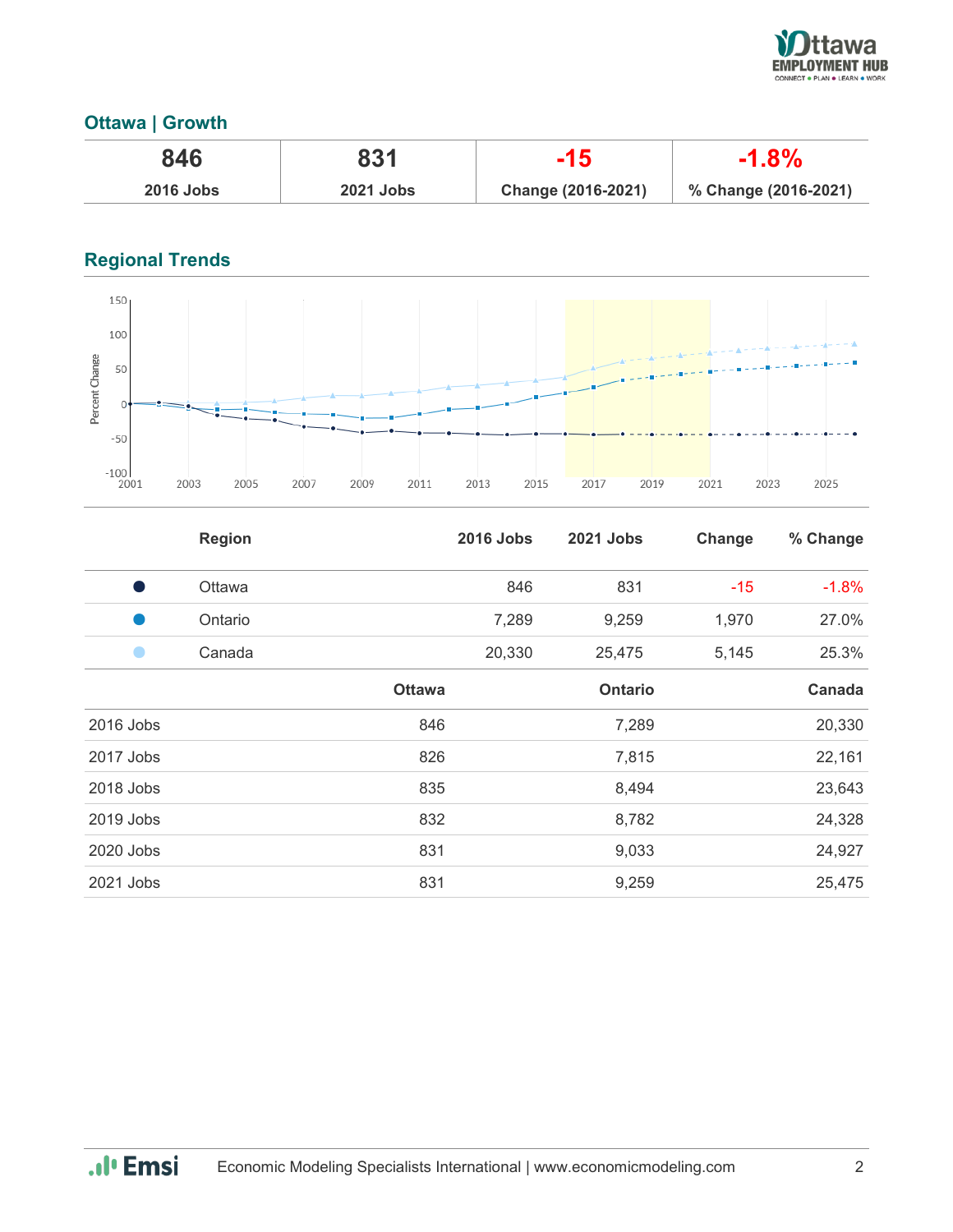

## **Ottawa | Industries Employing this Occupation**

| <b>Industry</b>                    | Occupation<br>Jobs in<br><b>Industry</b><br>(2018) | $%$ of<br>Occupation<br>in Industry<br>(2018) | % of Total<br>Jobs in<br><b>Industry</b><br>(2018) |
|------------------------------------|----------------------------------------------------|-----------------------------------------------|----------------------------------------------------|
| Universities                       | 134                                                | 16.1%                                         | $1.0\%$                                            |
| Other federal services (9112-9119) | 124                                                | 14.8%                                         | 0.1%                                               |
| Educational support services       | 118                                                | $14.2\%$                                      | $17.0\%$                                           |
| Other schools and instruction      | 99                                                 | 11.9%                                         | 1.6%                                               |
| Elementary and secondary schools   | 91                                                 | 10.9%                                         | 0.4%                                               |

*NOTE: Inverse staffing patterns provides a table of percentages that shows how regional occupations are divided up among regional industries. For example, an inverse staffing pattern for registered nurses may show that 70% of RNs are employed by hospitals, 10% by local government (i.e., public schools), 10% by nursing homes, and 10% by offices of physicians.*

## **Educational programs and completions in Ottawa** *(public institutions only***)**

| 6<br>Programs (2016) |                                                 | 764                       |  |
|----------------------|-------------------------------------------------|---------------------------|--|
|                      |                                                 | <b>Completions (2016)</b> |  |
| <b>CIP Code</b>      | Program                                         | <b>Completions (2016)</b> |  |
| 45.01                | Social sciences, general                        | 384                       |  |
| 13.01                | Education, general                              | 285                       |  |
| 13.10                | Special education and teaching                  | 54                        |  |
| 44.05                | Public policy analysis                          | 36                        |  |
| 13.06                | Educational assessment, evaluation and research | 5                         |  |

*NOTE: EMSI Analyst uses Statistics Canada's PSIS data to compile completions for postsecondary programs offered in Canada, classified by the 2016 CIP codes. 2016 data includes those who graduated in spring 2017.*

### **Job Postings by Month**

.**.**. Emsi



*NOTE: Based on newly published job postings first found between January 01, 2018 and December 31, 2018 AND location is Ottawa Census Sub-division, Vicinity Jobs.*